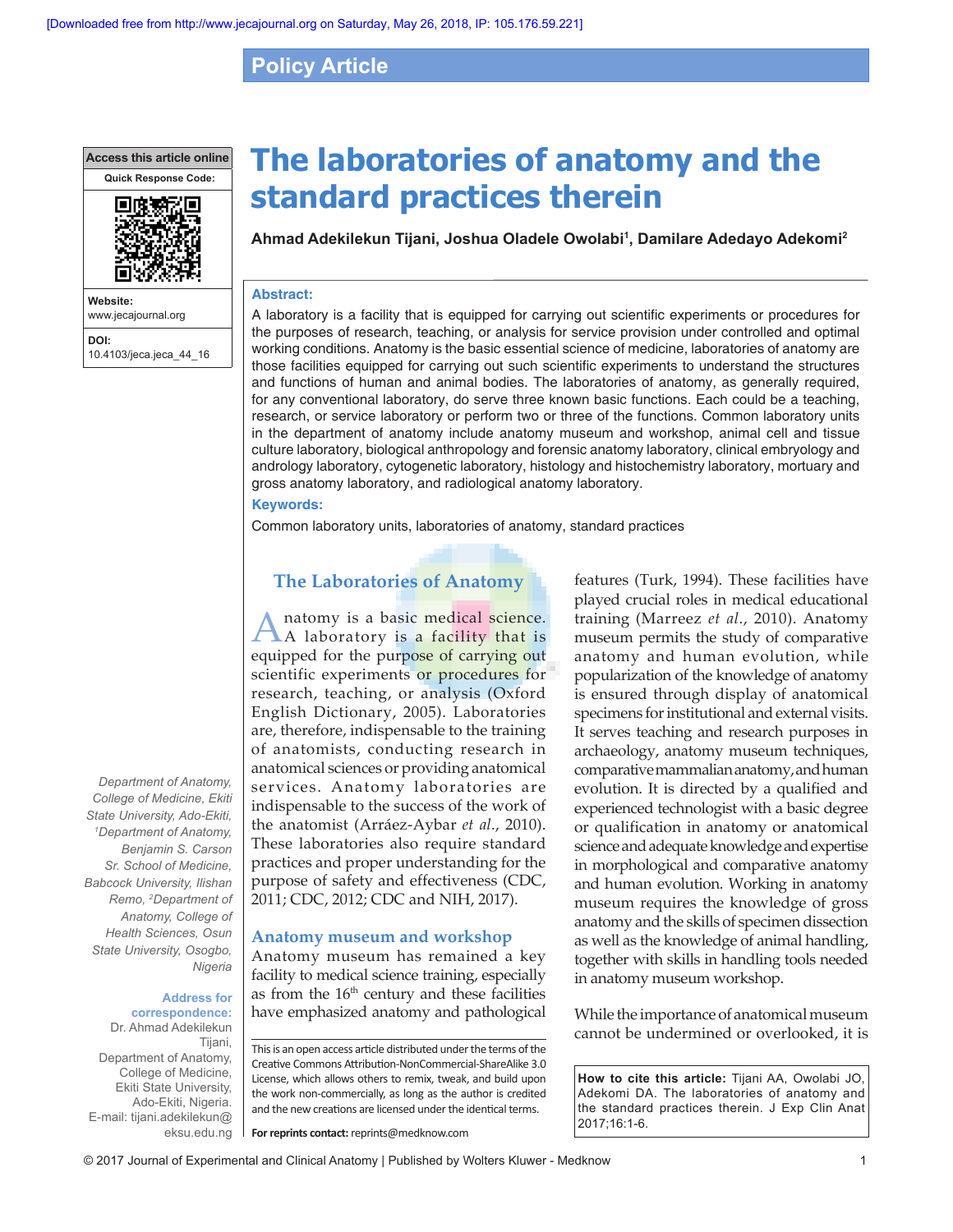important to note that special trainings are often not available for the laboratory workers to match their skills with the level of technical dissections that will be required for them. This is the current situation in Nigeria for instance, but it is also a global challenge in medical science education. Again, graduates of the anatomy program are basically qualified to serve as museum technologist and workers because they take during and have trainings during the bachelors' degree program that make them qualify as managers or directors, curators, registrars, museum educators, graphic designer, exhibit designer and preparator and technologists in anatomy museum and workshop (Rodrigues *et al.*, 2015). While this has helped to address the want of museum technologist in many instances, there is a need to set up formal training programs that specifically lead to certification in anatomy museum practices so as to provide high‑skilled service to meet the need of the training institutions.

Concerning its setup, anatomy museum commonly features displays of human and animal skeletal material and anatomy museum mounts of organs, systems, and organisms in pots, jars, and aquaria. Anatomy museum workshop is an appendage of anatomy museum where museum materials are prepared. Some of the procedures employed in anatomy museum and workshop include specimen dissection, embalming, bone maceration, and organ/system potting. While these are still very relent to anatomical and medical science education, they need to be considered in light of the current revolutions of the information age and the information technology-driven educational system of the current time. The inability to align the rational use and practice of anatomical museum facilities with the advances in information technology and web‑based learning has caused the roles of anatomy museum in medical and allied health education to be misunderstood or not adequately appreciated. This current prevalent situation is however not good and should be addressed.

### **Animal cell and tissue culture laboratory**

Key areas of anatomy which animal cells and tissue culture procedures and services are required include embryology, cytology, stem cell biology, cancer research, basic molecular studies, *in vitro* cell studies, drug selection and toxicology studies, gene research, monoclonal antibody production, *in vitro* fertilization technology, and cryopreservation (Oyeleye *et al*., 2016; Nema and Khare, 2012).

Cell and tissue culture is an important aspect of anatomy, albeit, not limited to anatomy. There are specific aspects of anatomy that are basically anatomical. Animal cell and tissue culture laboratory is more of a service and a research laboratory in the department of anatomy. Useful cell lines are propagated and maintained in culture media to further study the structure and behavior of such cells. Teaching involving animal cell and tissue culture techniques in the areas of stem cell, embryology, cell and molecular biology is carried out in the laboratory. It is normally directed by a qualified and experienced scientist who has a basic degree in anatomy with knowledge and expertise in culture techniques. The knowledge of microscopic anatomy, cellular reproduction, and molecular biology with skills in the techniques of animal cell and tissue culture is required to be able to work in this laboratory. Animal cell and tissue culture laboratory serves as a support laboratory to some other laboratories of anatomy, apart from being in existence in similar other departments where tissue culture techniques are most often employed. Some of the procedures employed in animal cell and tissue culture laboratory include culture media preparation, sterilization, and culturing.

# **Biological anthropology and forensic anatomy laboratory**

Biological anthropology and forensic anatomy laboratory is a teaching laboratory in the department of anatomy. It is dedicated for the teaching of courses in biological anthropology and techniques, biometry, human growth and aging, forensic anatomy, anthropometry, and somatotyping. It exists with anatomy museum in most old departments of anatomy where no distinction is made between the two laboratories and is named anatomy museum. It serves the purpose of a service laboratory when forensic anatomy (involving determination of species, sex, age, ethnicity, stature, lifestyle, injury, and cause of death from bony remains) is predominantly carried out there. Forensic anatomy is the utilization of the science of physical anthropology for medicolegal implications.

The identification of decomposed skeletal or unidentified human remains is crucial for both legal and humanitarian reasons. Forensic anatomy requires standard scientific procedures or techniques developed in physical anthropology to identify human remains and to assist in the detection of crime. Forensic anatomists often work in conjunction with forensic odontologists, pathologists, and homicide investigators to identify a dead person, discover evidence of violent and foul play, and/or the postmortem interval. "In addition to assisting in locating and recovering suspicious remains, forensic anatomists work to suggest the age, sex, ancestry, stature, and unique features of a decedent from the skeleton." Broad training in the field of biological anthropology and forensic anatomy requires a broad range of cultural practices and detailed principles of archaeology. Students should undertake courses in the field of archaeology, bio‑statistics, histology, osteology and skeletal biology,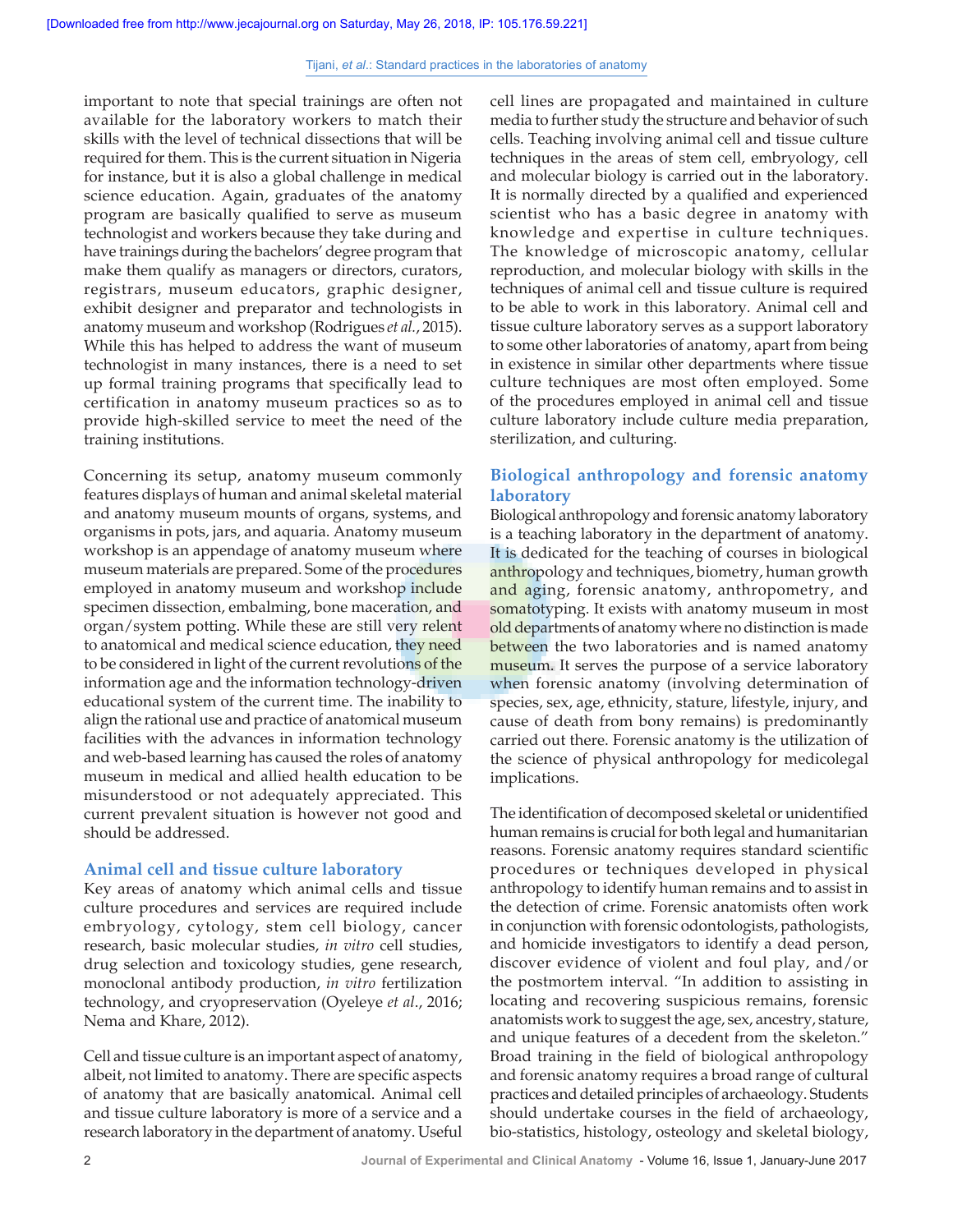and histochemistry. The laboratory is directed by a qualified and experienced scientist with vast  knowledge in human and vertebrate animal anatomy and expertise in the techniques of anthropometry. Working in this laboratory also requires the knowledge of gross anatomy of human and vertebrate biology, the knowledge of animal handling, and skills of anthropometry and somatotyping.

Commonly displayed in this laboratory are human and animal skeletal materials. Some of the procedures carried out and services provided in biological anthropology and forensic anatomy laboratory include assignment of sex to skeleton, age estimation, decrypting ancestral and cultural background, stature estimation, skeletal markers of activity and life history, serology and forensic DNA analysis, legal considerations, and Mendelian genetics (Klepinger, 2006). Other techniques employed are facial reconstruction, reconstruction of broken or fragmented bones, antemortem, perimortem, postmortem, and radiographic evaluation, human remains preservation, remains identification, scientific prosections and demonstrations, bone maceration, anthropometry, and somatotyping.

### **Clinical embryology and andrology laboratory**

Traditionally, clinical embryology and andrology laboratory serves the three functions of a medical laboratory with teaching and research in departments of anatomy and services in hospitals and other health facilities. It is today, in Nigeria, there is an appendage of assisted reproductive technology unit of hospitals and the health facilities. The main goal of this laboratory is to provide a safe and secure environment with optimal conditions for gametes, embryos, and embryonic development. It is directed by qualified and experienced scientists with expertise in the field of embryology. Laboratory staff are vast with the knowledge of embryology and well skilled in the techniques of assisted reproduction. Appropriate qualification is a basic degree in anatomy or its specialties, though many so-called embryologists in Nigeria today have a basic degree in life science and short-term training in assisted reproductive techniques. Procedures in the laboratory require the knowledge of developmental biology and hands‑on experience of embryologists. Embryology and andrology laboratory finds its importance in

- i. Overcoming male and female infertility problems
- ii. Preimplantation genetic diagnosis to rule out the presence of genetic disorders
- iii. Gametes'(egg and sperm) donation and preservation.

### **Cytogenetic laboratory**

Cytogenetic laboratory in the department of anatomy is a teaching laboratory where the structure and functions of cells, especially chromosomes, are studied. Chromosome structure, number, markings, and classification with chromosome identification and karyotyping and determination of cytogenetic abnormalities are carried out in these teaching cytogenetic laboratories using banding techniques. When attached to a health facility, cytogenetic laboratory is predominantly a service laboratory where an extent of research is carried out and advanced molecular cytogenetic procedures are employed for diagnosis. Service and research cytogenetic laboratories investigate the whole genome for loss or gain of chromosomal material and structural rearrangements of the chromosomes. The range of investigations in these laboratories is karyotyping (chromosome analysis), array comparative genome hybridization (CGH), fluorescence *in situ* hybridization (FISH), and quantitative fluorescence‑polymerase chain reaction. Living cells from blood and tissue samples are required for cell culture to produce the chromosome preparations for karyotyping and array CGH while FISH is undertaken on preparations from cultured or uncultured cells or from paraffin‑embedded fixed material.

### **Histology and histochemistry laboratory**

Histology laboratory is indispensable to anatomy and medical science training, practice, and research; hence to national development (Mohammedsaleh, 2014; Buesa, 2007). This has basically been a teaching and research laboratory for students and staff of the department of anatomy. Scientists in the laboratory are anatomists (histologists) who are vast with the techniques of tissue fixation, processing, microtomy, staining, and microscopy. Required knowledge, skills, and certification to work in histology and histochemistry laboratory are acquired with a basic degree in anatomy.

Histology laboratory in the context of anatomy is basically teaching and research oriented. Anatomists in various fields including basic histology and other applied fields of histology such as toxicology, cancer studies, reproductive sciences, and neurosciences among others apply the skills and methods of histology to study tissues *in situ*. In addition, histochemistry, either in its basic traditional form or its more advance forms including immunohistochemistry, is being used to study the chemistry of histological and cytological materials or specimens obtained from biological sources *in situ*. The use of the laboratories for the purpose of teaching bothers on the need to train scientists and help them acquire scientific skills and knowledge.

Scientists certified to work in the histology and histochemistry laboratory could study specimens of cells and tissue samples removed from the patients, processed using special histological techniques (histological slides and sections prepared and stained to make the sample ready for observation with a microscope). Either a light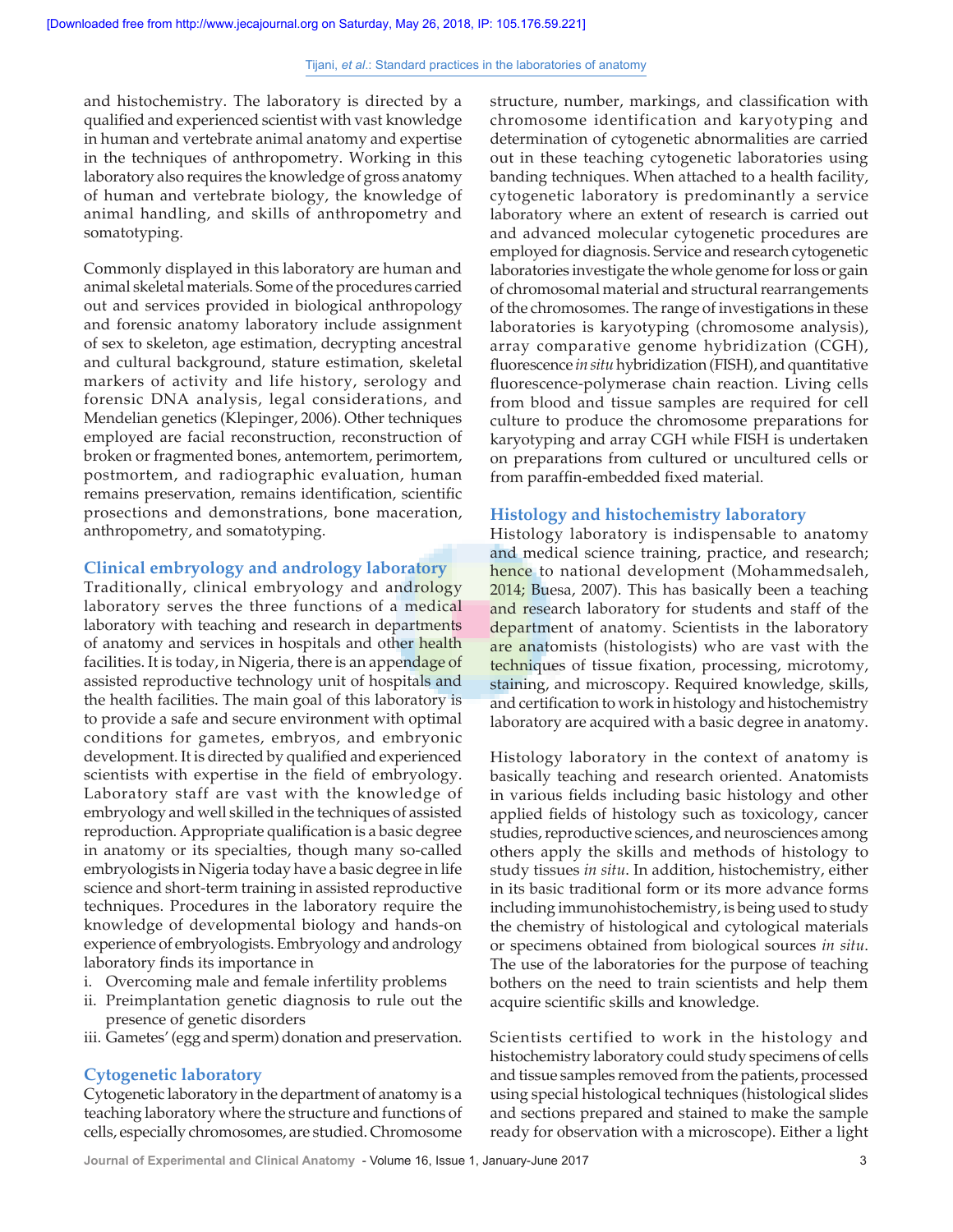microscope or an electron microscope may be used to examine histology slides (Musumeci, 2014).

# Hematoxylin and eosin, otherwise known as H and E, is the routine staining used to evaluate histological changes in tissues and organs from animals in toxicity researches. H and E is a basic dye that has affinity for acid structures of the cell (mostly nucleic acids of the cell nucleus), and eosin is an acidic dye that binds to cytoplasmic structures of the cell. As a result, H and E stains nuclei in blue and cytoplasm in orange-red (Slaoui and Fiette, 2011). Unstained paraffin sections have very low contrast and hence the histology of the tissue cannot be visualized microscopically. It is, therefore, necessary to apply coloring (dye) reagents (mostly chemicals) to stain tissue structures. There are many histochemistry staining techniques that can be applied to examine specific tissue or cell structures. Basic knowledge of microscopy is principally required. Some of the basic tools required in the laboratory histology and histochemistry laboratory are cryostats, fume hood, dissecting board, gloves, rubber, eyeglasses, mask, microtome, tissue water bath with a thermometer, disposable microtome blades, fine paint brushes, forceps, microscope glass slides, laboratory oven, enclosed tissue processors, plastic cassettes, and disposable knives (Slaoui and Fiette, 2011).

### **Mortuary and gross anatomy laboratory**

This is an ancient teaching and research laboratory in the department of anatomy which was started as gross anatomy laboratory unit. It has dissection room, body store room, body preparatory room, and store as its components, with mortuary being established nowadays to render services to the university community and the general populace in most departments of anatomy. It is directed by qualified and experienced anatomists with at least a basic degree in anatomy or its specialty. Working in the mortuary and gross anatomy laboratory requires an in‑depth knowledge of gross anatomy of human body and experience in dissection of human and animal bodies, with expertise in the techniques of embalming and restoration. Assisting the anatomists (laboratory scientists) are the mortuary and laboratory attendants who are employed with no relevant qualification but learn on the job. It is being suggested that these attendants should be formally trained and officially certified to improve the standard of practice in the mortuary and gross anatomy laboratories of the departments of anatomy in the country.

### **Radiological anatomy laboratory**

This is a new laboratory in most departments of anatomy. It is established for the purpose of teaching and research in anatomy using radiological approach. It is directed by qualified and well-experienced anatomists who work with staff having adequate knowledge of anatomy.

# **Standard Practices in the Laboratories of Anatomy**

Anatomists and other laboratory staff with students working in the different laboratories of anatomy work on human and animal cells, tissues, organs, systems, or even the complete organisms in either of living or dead state. While working on these, they work with physical, chemical, and radiological substances. The biological, physical, chemical, and radiological substances in these laboratories of anatomy pose one or the other health and safety risk to those laboratory staff and students. Standard laboratory practices focus on decisions of safety from these hazardous substances. Safety in the laboratories is ensured from the standard practices on the side of the laboratory management and on the side of the laboratory staff and students.

### **Standard laboratory practices from management**

Management ensures standard practices in the following aspects of the laboratories:

- a. Health and safety
	- Provision of personal protective equipment (PPE – hand gloves, laboratory coat, aprons, face mask, enclosed footwear, and goggle) in the laboratories
	- Provision of running water sources and disinfectants/antiseptics
	- Provision for vaccination of all laboratory staff and students against hepatitis and tetanus
	- Provision of record book for reported cases of medical conditions, incidents, and laboratory accidents involving staff and students
	- Regular organization/sponsorship of safety training and retraining for staff and students
	- Making copies of laboratory procedures and associated health and safety risk available in the laboratories
	- Strategically placing written instructions in the laboratories
	- Making surfaces or walls, floors, and roofs to be resistant to chemicals, disinfectants, and water and easy to clean

b. Security and access to the laboratories.

Written instructions/regulations on security of and access to the laboratories are put strategically in the vicinity of the laboratories. Regulations usually circulated among students and members of staff always include the following:

- Visitors, staff, and students who do not have any business with the laboratories are not permitted to come into the laboratories
- Visitors and contractors, if they must come in, must be escorted in by a member of laboratory staff
- Students must always be supervised while in the laboratories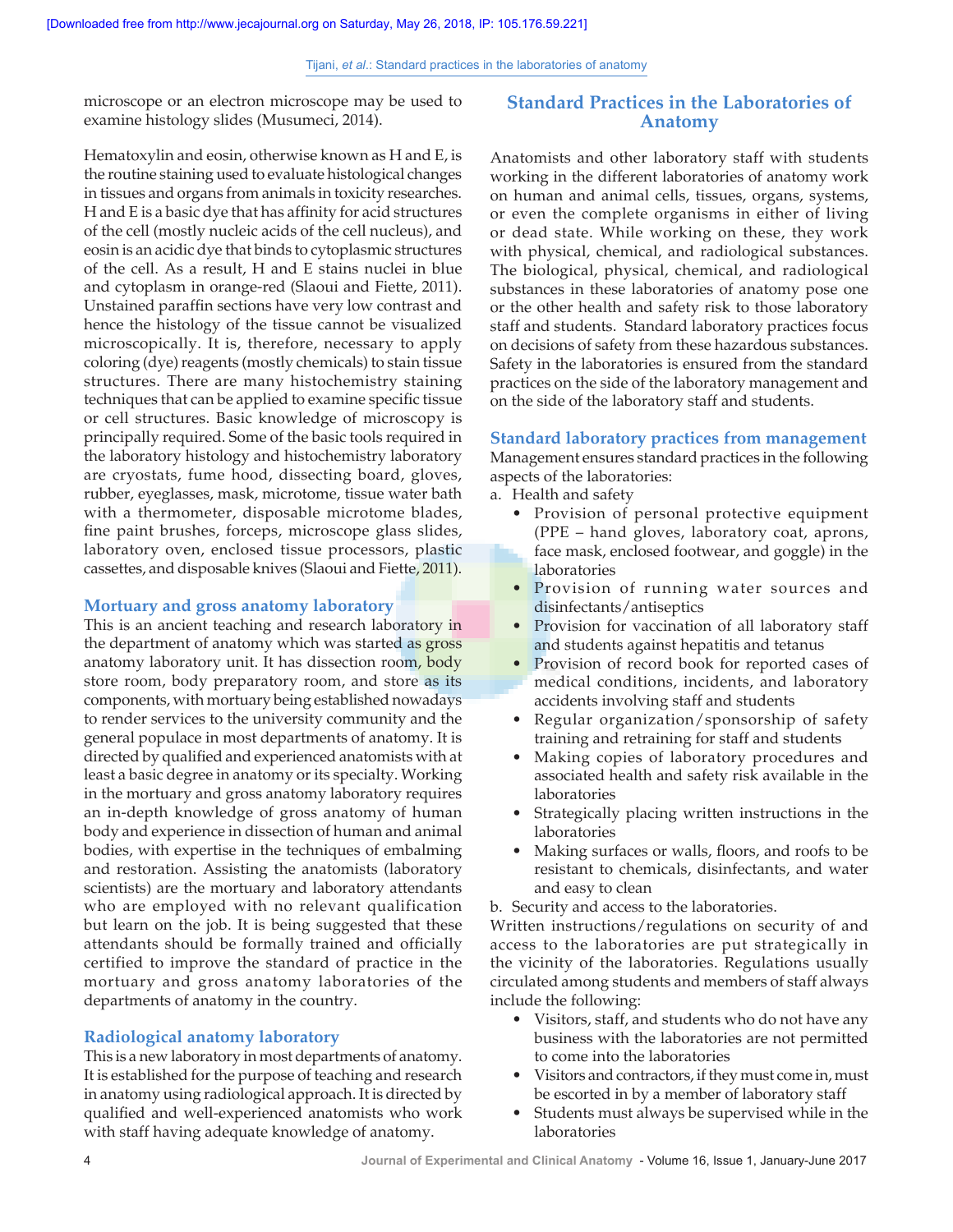- Unrelated audio/video recordings and photography while in the laboratories are prohibited for students and staff.
- c. Laboratory attire
	- Making it mandatory for students and staff to wear PPE when in the laboratories
	- Making it prohibited for students and staff to wear hat, sunglass, contact lenses, local dresses that may not be smart enough on them, long hair, hand/leg chains, and bangles when in the laboratories.
- d. General housekeeping
	- Provision for thorough and constant cleaning of work areas, equipment, and spills
	- Provision for tidiness of the floors, fire exits, and aisles
	- Adequate handling of body fluids and wet preparations
	- Provision for segregation of anatomy laboratory wastes into biological, physical, chemical, and mixed wastes, and storage of different waste types in different waste bins/containers
	- Employment of acceptable method of disposal of wastes from the laboratories. Common methods usually employed are burning/incineration, burying/biological decomposition, disposal in biohazard bags, and disposal in rivers/streams.

# **Standard laboratory practices from laboratory staff and students**

- i. Considering what you work with and what hazards are therewith; working with biological, chemical, physical, and radiological agents with attendant health and safety risks in the different laboratories of anatomy. The standard practices include:
	- Seeking immediate assistance
	- Using running water for at least 15 min to wash blood, body fluid, or chemical splash
	- Reporting any accident, injury, or uncontrolled release of potentially hazardous materials to laboratory supervisors.
- ii. Always getting prepared for laboratory work; standard laboratory practices that shall ensure this include:
	- Attending necessary laboratory safety training and retraining
	- Always reading laboratory procedures and associated safety information before the start of laboratory work
	- Following all instructions, written or verbal. Ask for clarification if confused and for assistance if you need guidance
	- Understanding the laboratory setup and getting acquainted with the locations and operating procedures for all safety equipment (eyewash stations, fire alarm, extinguishers, and sand buckets), and at least two ways out of the laboratory building
- Learning the proper emergency response procedure for laboratory accidents or injuries
- Always being alert and prepared to proceed with caution at all times in the laboratories.

iii. Preventing potential exposure by

- Being responsible and professional in the laboratory; no pranks or jokes
- Putting clothing and shoes that cover exposed parts of the body and protect them from potential splash or sharp objects. Dressing should be smart enough and should be impossible to catch in the laboratory equipment
- Using biosafety cabinet where applicable
- Reporting damaged electrical equipment to laboratory supervisors
- Keeping laboratories clean always.
- iv. Protecting oneself and ones environment by
	- Practicing good personal hygiene; hand washing after removal of gloves, after each time of handling potentially hazardous material and before leaving the laboratory at the end of laboratory work
	- Wearing PPE
	- Properly segregating and disposing all laboratory wastes.

# **Recommendations**

Having been able to identify the various laboratories of anatomy and the standard practices therein, and with the roles anatomy and its laboratories play in medical and allied health education and practices, we wish to recommend that heads of anatomy departments in the various medical schools across Nigeria should work in hands with the leadership of their colleges and management and council of these universities to ensure the establishment and optimal functionality of these laboratories. We also wish to recommend that concerned bodies of anatomists work on curriculum to develop the workforce for these laboratories while anatomists develop the many fields of research, teaching, and services these laboratories serve.

# **Financial support and sponsorship** Nil.

## **Conflicts of interest**

There are no conflicts of interest.

# **References**

- 1. Arráez‑Aybar L.A., Sánchez‑Montesinos I., Mirapeix R.M., Mompeo‑Corredera B., Sañudo‑Tejero J.R. (2010). Relevance of human anatomy in daily clinical practice. Ann Anat 192:341‑8.
- 2. Buesa R.J. (2007). Histology: A unique area of the medical laboratory. Ann Diagn Pathol 11:137‑41.
- 3. CDC. (2011). Occupational Safety and Health Administration. Laboratory Safety Guidelines. OSHA 3404‑11R. Available